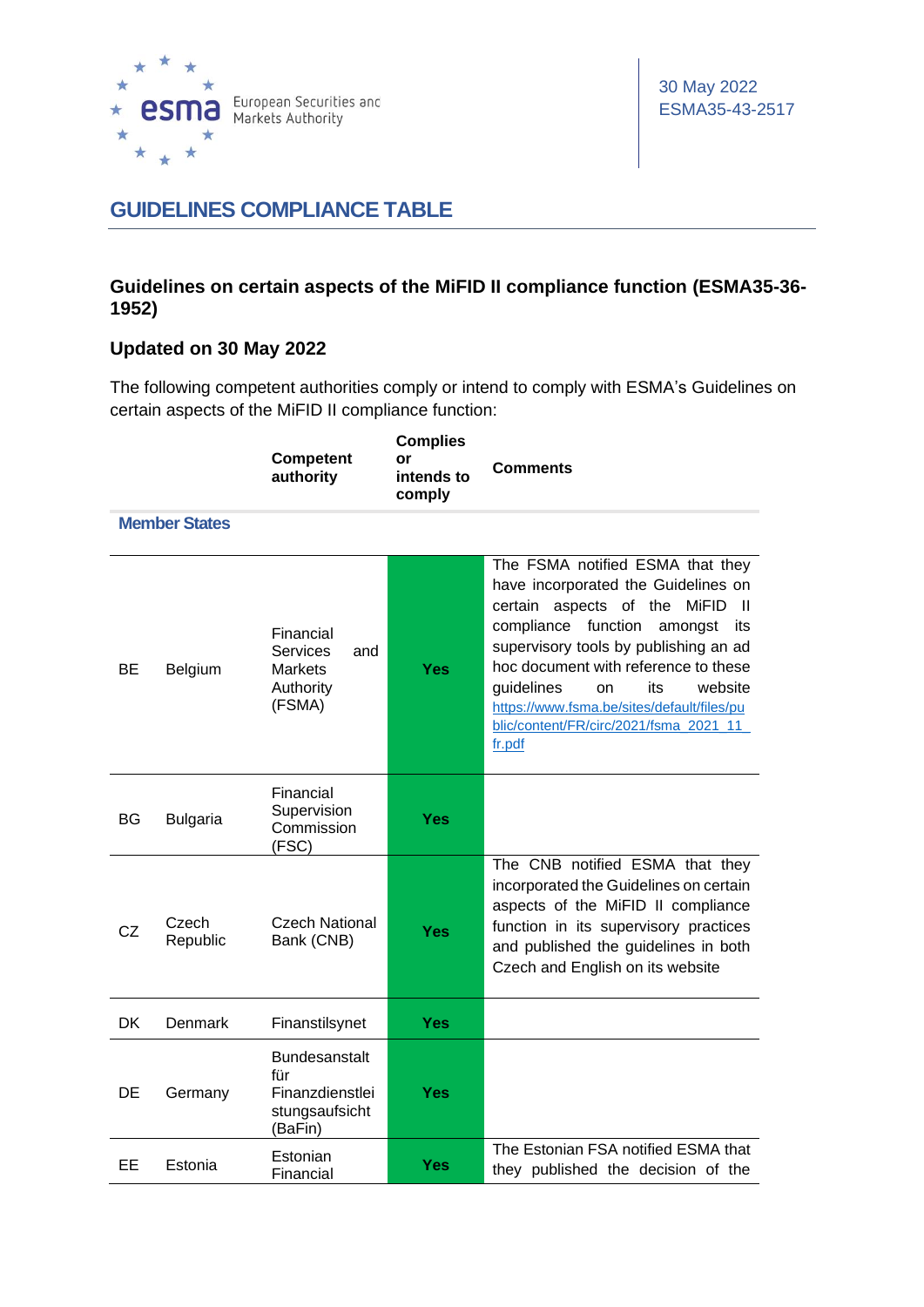|    |         | <b>Competent</b><br>authority                               | <b>Complies</b><br>or<br>intends to<br>comply | <b>Comments</b>                                                                                                                                                                                                                                                                                                                                                                                                                                                                                                                                                                                                                                                                                     |
|----|---------|-------------------------------------------------------------|-----------------------------------------------|-----------------------------------------------------------------------------------------------------------------------------------------------------------------------------------------------------------------------------------------------------------------------------------------------------------------------------------------------------------------------------------------------------------------------------------------------------------------------------------------------------------------------------------------------------------------------------------------------------------------------------------------------------------------------------------------------------|
|    |         | Supervision<br>Authority (FSA)                              |                                               | the<br><b>Board</b><br>Management<br>and<br>Guidelines on certain aspects of the<br>MiFID II compliance function on the<br>authority's website.                                                                                                                                                                                                                                                                                                                                                                                                                                                                                                                                                     |
| ΙE | Ireland | Central Bank of<br>Ireland                                  | <b>Yes</b>                                    | The CBI notified ESMA that they<br>already complies with a number of the<br>Guidelines on certain aspects of the<br>MiFID II compliance function and<br>intend to ensure that the remaining<br>changes<br>incorporated<br>into<br>are<br>supervisory practices.                                                                                                                                                                                                                                                                                                                                                                                                                                     |
| EL | Greece  | Hellenic<br><b>Capital Market</b><br>Commission<br>(HCMC)   | <b>Yes</b>                                    | The HCMC notified ESMA that they<br>published an announcement on its<br>website regarding its<br>compliance<br>status with the Guidelines on certain<br>aspects of the MiFID II compliance<br>function<br>(see<br>at:<br>http://www.hcmc.gr/el_GR/web/portal<br>/elib/news (in Greek)). According to<br>the announcement, the HCMC has<br>incorporated said Guidelines in its<br>supervisory practice.                                                                                                                                                                                                                                                                                              |
|    |         | Bank of<br>Greece                                           | <b>Intends to</b><br>comply*                  | By such time as the<br>necessary<br>legislative or regulatory proceedings<br>have been completed                                                                                                                                                                                                                                                                                                                                                                                                                                                                                                                                                                                                    |
| ES | Spain   | Comisión<br>Nacional del<br>Mercado de<br>Valores<br>(CNMV) | <b>Yes</b>                                    | The CNMV notified ESMA that the<br>CNMV's Circular 1/2014, of 26<br>February, on internal organisation<br>requirements and control functions of<br>firms providing investment services<br>notes that the management body of<br>firms<br>providing<br>investment<br>the<br>services will be responsible for the<br>establishment and maintenance of an<br>appropriate organization and the<br>development of the requirements of<br>internal<br>organization<br>which<br>the<br>include<br>the<br>setting<br>and<br>up<br>οf<br>maintenance<br>compliance<br>a<br>function.<br>In addition, the content of the ESMA<br>Guidelines on certain aspects of the<br>MiFID II compliance function is being |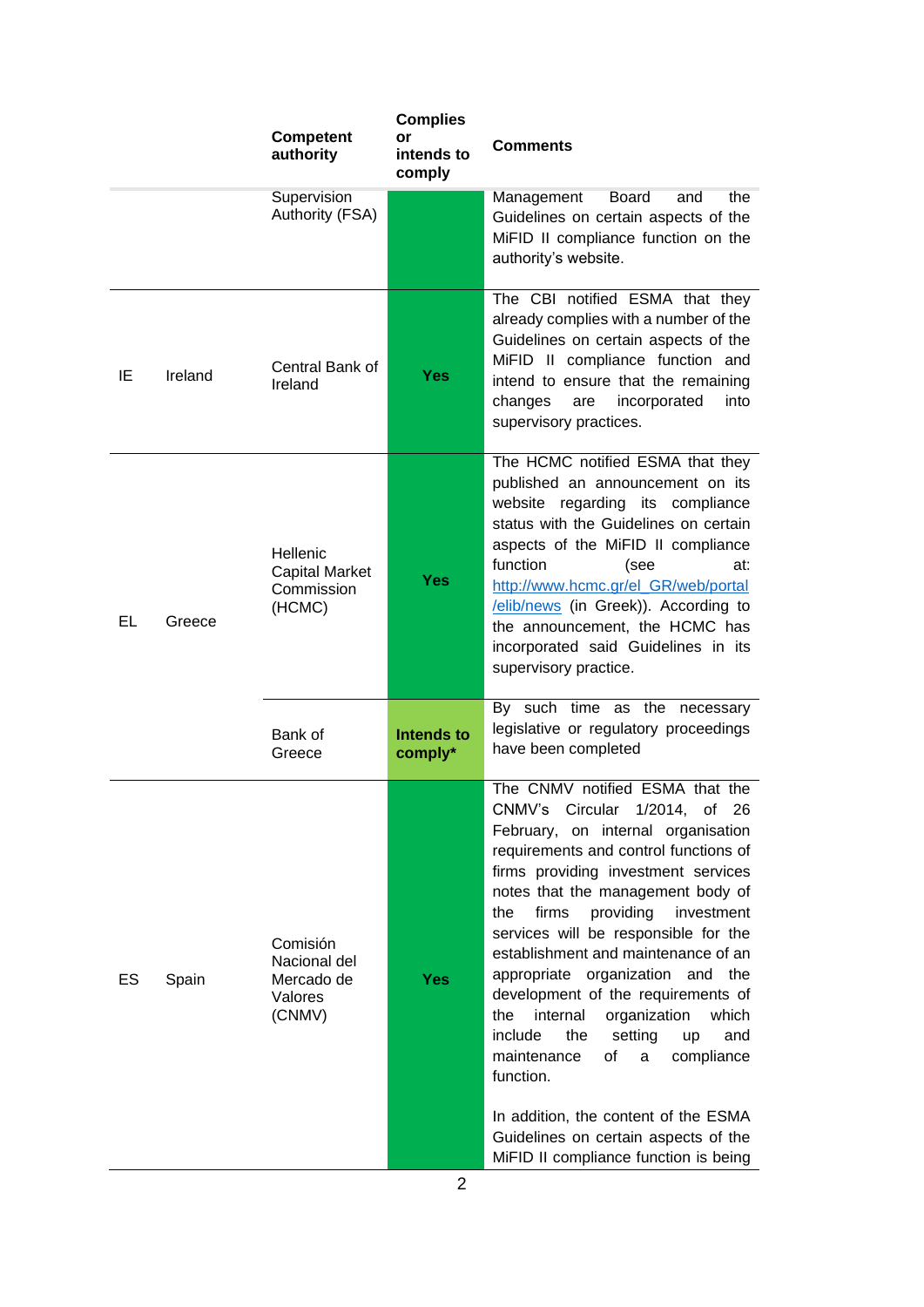|           |         | <b>Competent</b><br>authority                                                                | <b>Complies</b><br>or<br>intends to<br>comply | Comments                                                                                                                                                                                                                                                                                                                                                                                                                                                                                                |
|-----------|---------|----------------------------------------------------------------------------------------------|-----------------------------------------------|---------------------------------------------------------------------------------------------------------------------------------------------------------------------------------------------------------------------------------------------------------------------------------------------------------------------------------------------------------------------------------------------------------------------------------------------------------------------------------------------------------|
|           |         |                                                                                              |                                               | applied in the process of investment<br>firms authorisation.                                                                                                                                                                                                                                                                                                                                                                                                                                            |
| FR.       | France  | Autorité des<br>Marchés<br><b>Financiers</b><br>(AMF)                                        | <b>Yes</b>                                    | The AMF notified ESMA that they<br>issued a press release published on<br>AMF website to inform the public -<br>https://www.amf-<br>france.org/en/regulation/policy/doc-<br>2021-04                                                                                                                                                                                                                                                                                                                     |
| HR.       | Croatia | Hrvatska<br>agencija za<br>nadzor<br>financijskih<br>usluga<br>(HANFA)                       | Yes                                           | The HANFA notified ESMA that they<br>shared information on the ESMA<br>Guidelines on certain aspects of the<br>MiFID II compliance function by mail<br>with the market participants via their<br>market associations and also<br>published related info on the NCA's<br>wesite:<br>https://hanfa.hr/vijesti/obavijest-<br>subjektima-nadzora-o-primjeni-esma-<br>smjernica-o-određenim-aspektima-<br>mifid-zahtjeva-vezanih-uz-funkciju-<br>praćenja-usklađenosti-esma35-36-<br>1952/                   |
| IT        | Italy   | Commissione<br>Nazionale per<br>le Società e la<br>Borsa<br>(CONSOB)<br>and Bank of<br>Italy | Yes                                           |                                                                                                                                                                                                                                                                                                                                                                                                                                                                                                         |
| <b>CY</b> | Cyprus  | Cyprus<br>Securities and<br>Exchange<br>Commission<br>(CySEC)                                | <b>Yes</b>                                    | The CySEC notified ESMA that they<br>announced to the public its<br>compliance with the Guidelines on<br>certain aspects of the MiFID II<br>compliance function through the<br>issuance of a Circular dated 14 May<br>2021 (<br>https://www.cysec.gov.cy/CMSPages<br>/GetFile.aspx?guid=79edcd13-a1c1-<br>4d8a-ae48-90c896d4c64f)<br>The said Guidelines are also<br>published on CySEC's website<br>(https://www.cysec.gov.cy/CMSPage<br>s/GetFile.aspx?guid=ff87e942-c3e7-<br>4d71-b5f0-09e6fcdf62c9) |
| LV.       | Latvia  | Financial and<br><b>Capital Market</b>                                                       | <b>Yes</b>                                    | The FCMC notified ESMA that the<br>compliance with the Guidelines on<br>of the<br>MiFID<br>certain<br>aspects<br>- 11                                                                                                                                                                                                                                                                                                                                                                                   |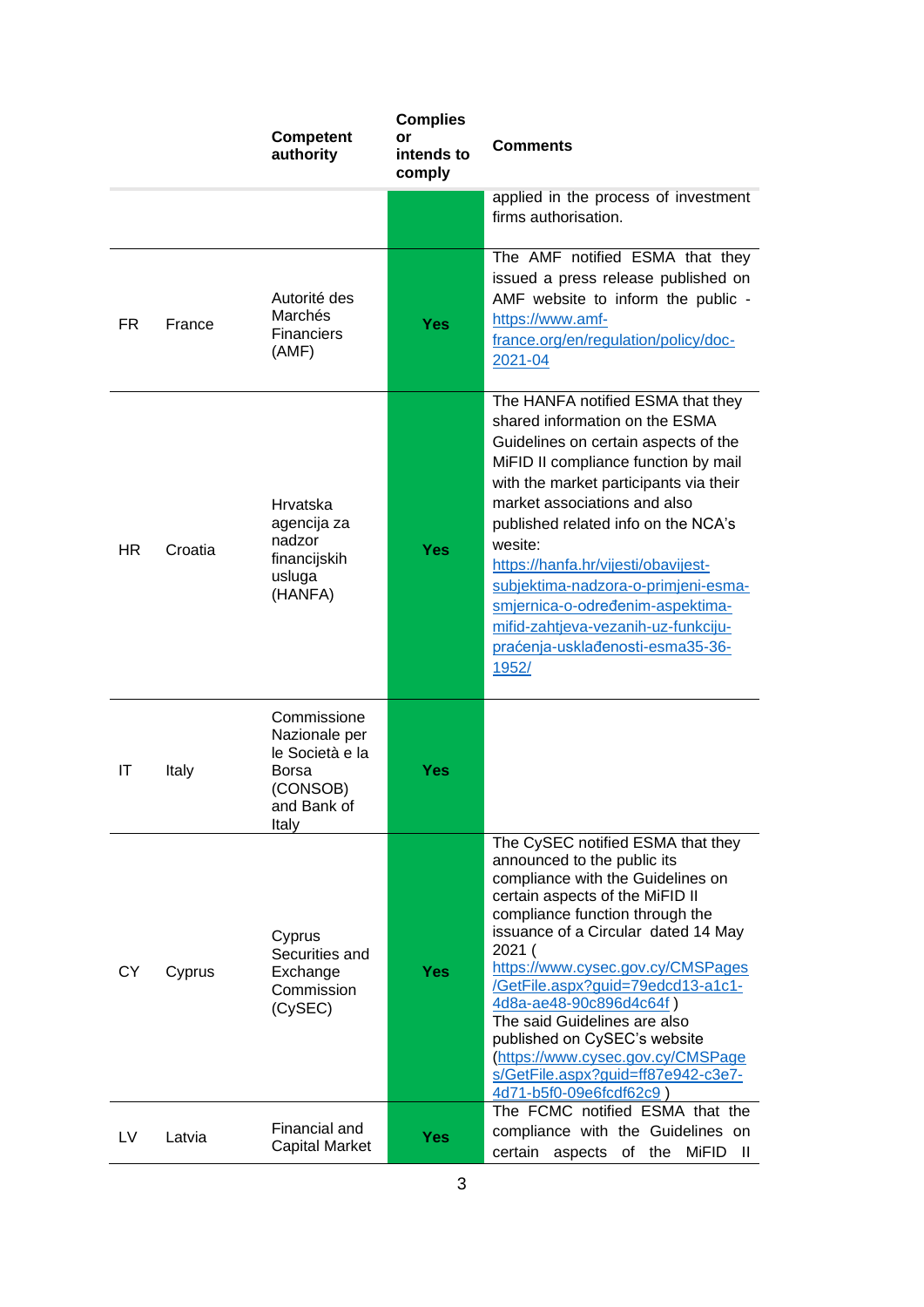|           |             | <b>Competent</b><br>authority                                         | <b>Complies</b><br>or<br>intends to<br>comply | <b>Comments</b>                                                                                                                                                                                                                                                                                                                                                                                                                                                                                                                                                                                                                                                            |
|-----------|-------------|-----------------------------------------------------------------------|-----------------------------------------------|----------------------------------------------------------------------------------------------------------------------------------------------------------------------------------------------------------------------------------------------------------------------------------------------------------------------------------------------------------------------------------------------------------------------------------------------------------------------------------------------------------------------------------------------------------------------------------------------------------------------------------------------------------------------------|
|           |             | Commission<br>(FCMC)                                                  |                                               | compliance function will be ensured<br>by publication of the Guidelines in the<br><b>FCMC</b><br>webpage<br>(https://www.fktk.lv/en/law/financial-<br>instruments-market/eu-regulations-<br>en-3/esma-guidelines/)<br>and<br>by<br>informing the market participants that<br>the FCMC takes these Guidelines into<br>when<br>performing<br>its<br>account<br>supervisory functions.                                                                                                                                                                                                                                                                                        |
| LT        | Lithuania   | Bank of<br>Lithuania                                                  | <b>Intends to</b><br>comply*                  | By 1 July 2022                                                                                                                                                                                                                                                                                                                                                                                                                                                                                                                                                                                                                                                             |
| LU        | Luxembourg  | Commission de<br>Surveillance du<br>Secteur<br>Financier<br>(CSSF)    | <b>Yes</b>                                    |                                                                                                                                                                                                                                                                                                                                                                                                                                                                                                                                                                                                                                                                            |
| HU        | Hungary     | Magyar<br>Nemzeti Bank<br>(MNB)                                       | <b>Intends to</b><br>comply*                  | By 31 December 2021                                                                                                                                                                                                                                                                                                                                                                                                                                                                                                                                                                                                                                                        |
| MT        | Malta       | <b>Malta Financial</b><br>Services<br>Authority<br>(MFSA)             | <b>Yes</b>                                    | The MFSA notified ESMA that the<br>following measures were adopted: (1)<br>Amendments to the<br>Conduct of<br><b>Business</b><br>Rulebook<br>(R.4.6.8.)<br>R.4.6.5.; R.276 and G2.6; R.4.4.10. to<br>R.4.4.12.); (2) Update of the link to the<br>ESMA guidelines in Part BI of the<br>Investment<br>Services<br><b>Rules</b><br>for<br>Investment Service Providers; (3)<br>Update of the link to the ESMA<br>guidelines<br>BII<br>in<br>Part<br>of<br>the<br><b>Investment Services Rules for UCITS</b><br>Management Companies; (4) Update<br>of the link to the ESMA guidelines in<br>Part BI of the Investment Services<br><b>Rules for Alternative Fund Managers</b> |
| <b>NL</b> | Netherlands | <b>Netherlands</b><br>Authority for<br>the Financial<br>Markets (AFM) | <b>Yes</b>                                    |                                                                                                                                                                                                                                                                                                                                                                                                                                                                                                                                                                                                                                                                            |
| AT        | Austria     | Financial<br>Market<br>Authority<br>(FMA)                             | <b>Yes</b>                                    | The FMA notified ESMA that they<br>published the Guidelines on certain<br>aspects of the MiFID II compliance<br>function on the FMA website: ESMA-<br>Leitlinien und andere                                                                                                                                                                                                                                                                                                                                                                                                                                                                                                |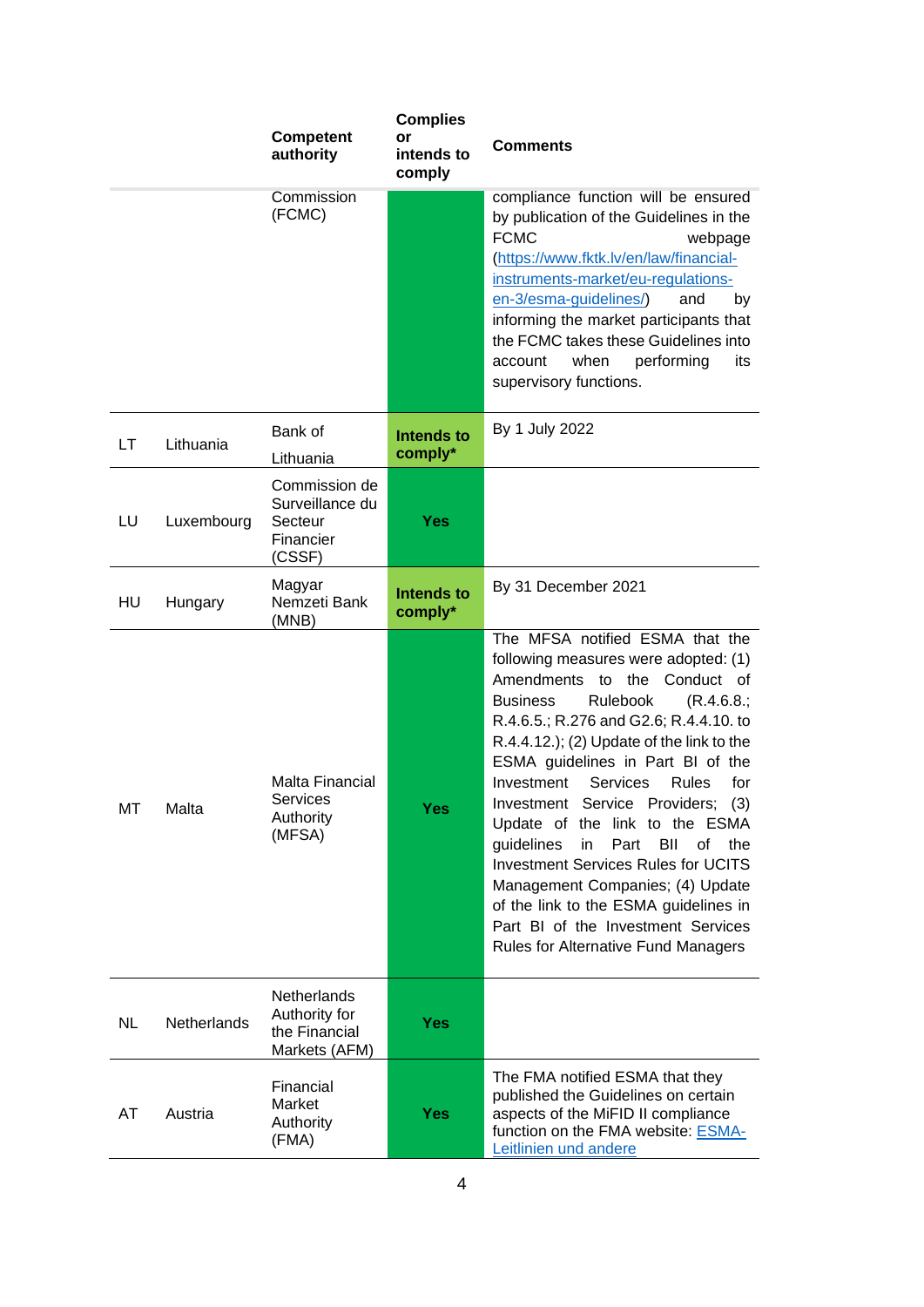|           |          | <b>Competent</b><br>authority                                 | <b>Complies</b><br>or<br>intends to<br>comply | Comments                                                                                                                                                                                                                                                                                                                                                                                                                                                                                                                                                                                                                                                                                                                    |
|-----------|----------|---------------------------------------------------------------|-----------------------------------------------|-----------------------------------------------------------------------------------------------------------------------------------------------------------------------------------------------------------------------------------------------------------------------------------------------------------------------------------------------------------------------------------------------------------------------------------------------------------------------------------------------------------------------------------------------------------------------------------------------------------------------------------------------------------------------------------------------------------------------------|
|           |          |                                                               |                                               | Konvergenzinstrumente   FMA<br>Österreich                                                                                                                                                                                                                                                                                                                                                                                                                                                                                                                                                                                                                                                                                   |
| PL        | Poland   | Komisja<br>Nadzoru<br>Finansowego<br>(KNF)                    | Yes                                           | The KNF notified ESMA that the<br>Investment Firms Department and<br><b>Investment and Pension Funds</b><br>Department of KNF incorporated the<br>Guidelines on certain aspects of the<br>MiFID II compliance function into<br>their supervisory practises.                                                                                                                                                                                                                                                                                                                                                                                                                                                                 |
| <b>PT</b> | Portugal | Comissão do<br>Mercado de<br>Valores<br>Mobiliários<br>(CMVM) | <b>Yes</b>                                    | The CMVM notified ESMA that they<br>published the Guidelines on certain<br>aspects of the MiFID II compliance<br>function on their website -<br>https://www.cmvm.pt/pt/Cooperacao/<br>esma/DocumentosESMACESR/Page<br>s/esma-guidelines-requirements-<br>dmifii-abr2021.aspx. The Guidelines<br>are referred to in the "Registration<br>dossier" regarding authorization of<br>firms providing investment advice<br>(investment firms for which the<br>CMVM is the competent authority for<br>prudential supervision). The<br>registration dossier is available on<br>CMVM website on<br>https://www.cmvm.pt/pt/SDI/Dossier<br>DeRegisto/intermed_fin/Documents/<br>Autoriza%c3%a7%c3%a3o%20e%2<br>Oregisto%20de%20SCI.docx |
| RO.       | Romania  | Romanian<br>Financial<br>Supervisory<br>Authority (ASF)       | <b>Yes</b>                                    | Starting May 02, 2022, ASF is<br>compliant with the ESMA Guidelines<br>on certain aspects of the MIFID II<br>compliance function requirements,<br>except for Guideline no. 11.<br>For prudential reasons, in Romania,<br>according to ASF Regulation no.<br>5/2019 regarding the regulation of<br>certain requirements regarding the<br>provision of investment services and<br>according<br>activities<br>to Law<br>no.<br>126/2018 on financial instruments<br>is forbidden for<br>markets,<br>it.<br>a<br>Romanian<br>firm<br>investment<br>to                                                                                                                                                                           |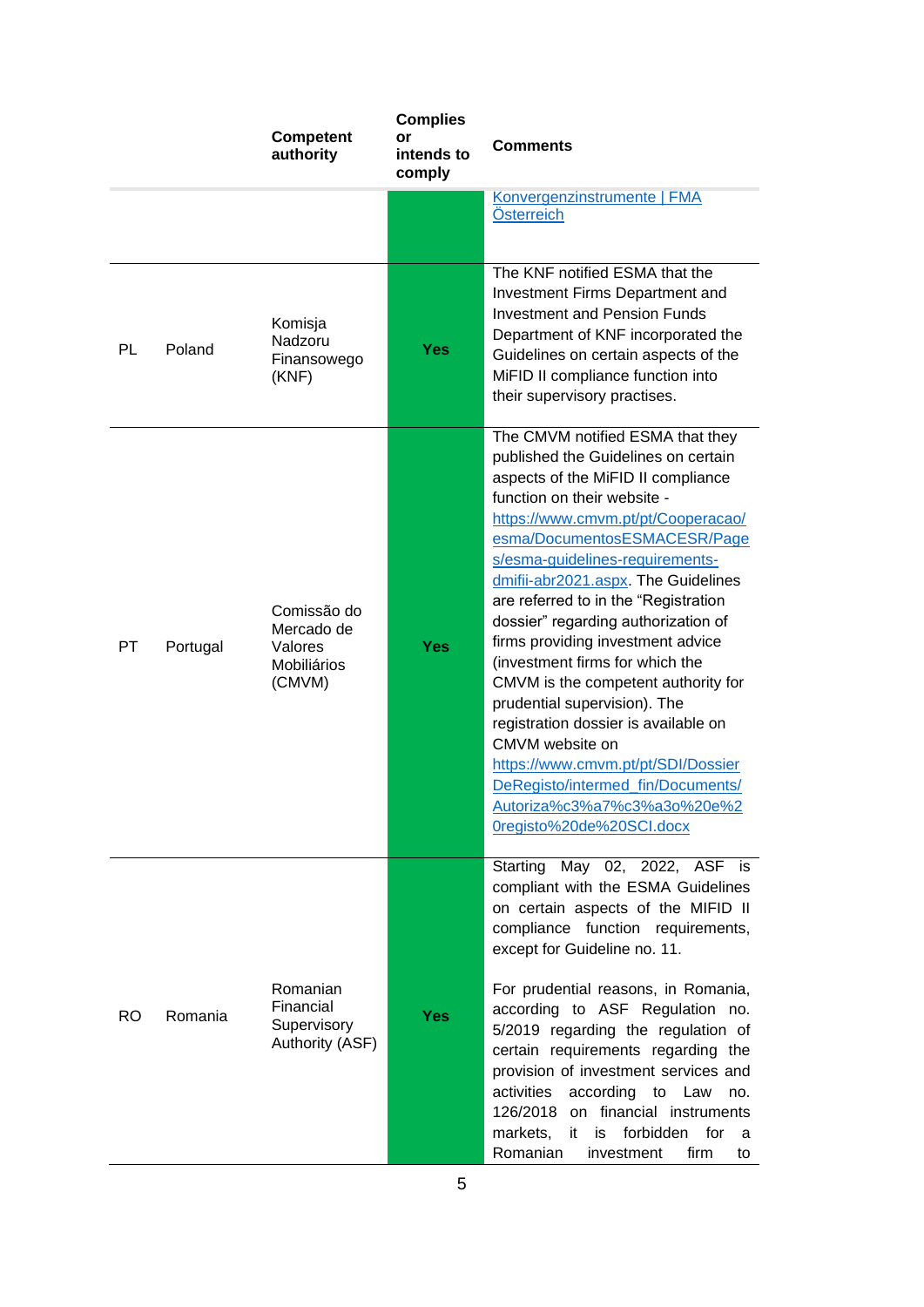|           |          | <b>Competent</b><br>authority               | <b>Complies</b><br>or<br>intends to<br>comply | <b>Comments</b>                                                                                                                                                                                                                                                                                                                                                                                                                                                                                                                                                                                         |
|-----------|----------|---------------------------------------------|-----------------------------------------------|---------------------------------------------------------------------------------------------------------------------------------------------------------------------------------------------------------------------------------------------------------------------------------------------------------------------------------------------------------------------------------------------------------------------------------------------------------------------------------------------------------------------------------------------------------------------------------------------------------|
|           |          |                                             |                                               | outsource the compliance function.<br>Therefore, the provision of Guideline<br>11 regarding the issue of outsourcing<br>the compliance function will not be<br>applied.                                                                                                                                                                                                                                                                                                                                                                                                                                 |
|           |          |                                             |                                               | The ASF Regulation no. 8/2022<br>supplementing and amending the<br>ASF Regulation no. 5/2019 regarding<br>the regulation of certain requirements<br>regarding the provision of investment<br>services and activities according to<br>126/2018<br>financial<br>Law<br>no.<br>on<br>instruments markets was published in<br>the Romanian Official Journal, Part I<br>no. 423 / 02.05.2022 and contains<br>provisions for the application of these<br>guidelines, with the mention that a<br>Romanian investment firm cannot<br>outsource the compliance function.<br>The regulation can be accessed here: |
|           |          |                                             |                                               | https://www.monitoruloficial.ro/Monito<br>rul-Oficial--PI--423--2022.html                                                                                                                                                                                                                                                                                                                                                                                                                                                                                                                               |
|           |          |                                             |                                               | https://www.asfromania.ro/ro/a/932/s<br>sif---societ%C4%83%C8%9Bi-de-<br>servicii-de-investi%C8%9Bii-<br>financiare                                                                                                                                                                                                                                                                                                                                                                                                                                                                                     |
| SI        | Slovenia | <b>Securities</b><br>Market Agency<br>(SMA) | <b>Yes</b>                                    | The SMA notified ESMA that the<br>Guidelines have been incoprporated<br>into SMA's bylaw Decision on the<br>application of ESMA guidelines and<br>recommendations (Official Gazette<br>Nos. no. 11/17, 22/17, 31/17, 68/18,<br>83/18, 46/19, and 80/21) which has<br>been published on 21 May 2021 and is<br>valid from 22 May 2021 onwards.                                                                                                                                                                                                                                                            |
| <b>SK</b> | Slovakia | National Bank<br>of Slovakia<br>(NBS)       | <b>Yes</b>                                    |                                                                                                                                                                                                                                                                                                                                                                                                                                                                                                                                                                                                         |
| FI.       | Finland  | Finanssivalvont<br>a (FSA)                  | <b>Yes</b>                                    |                                                                                                                                                                                                                                                                                                                                                                                                                                                                                                                                                                                                         |